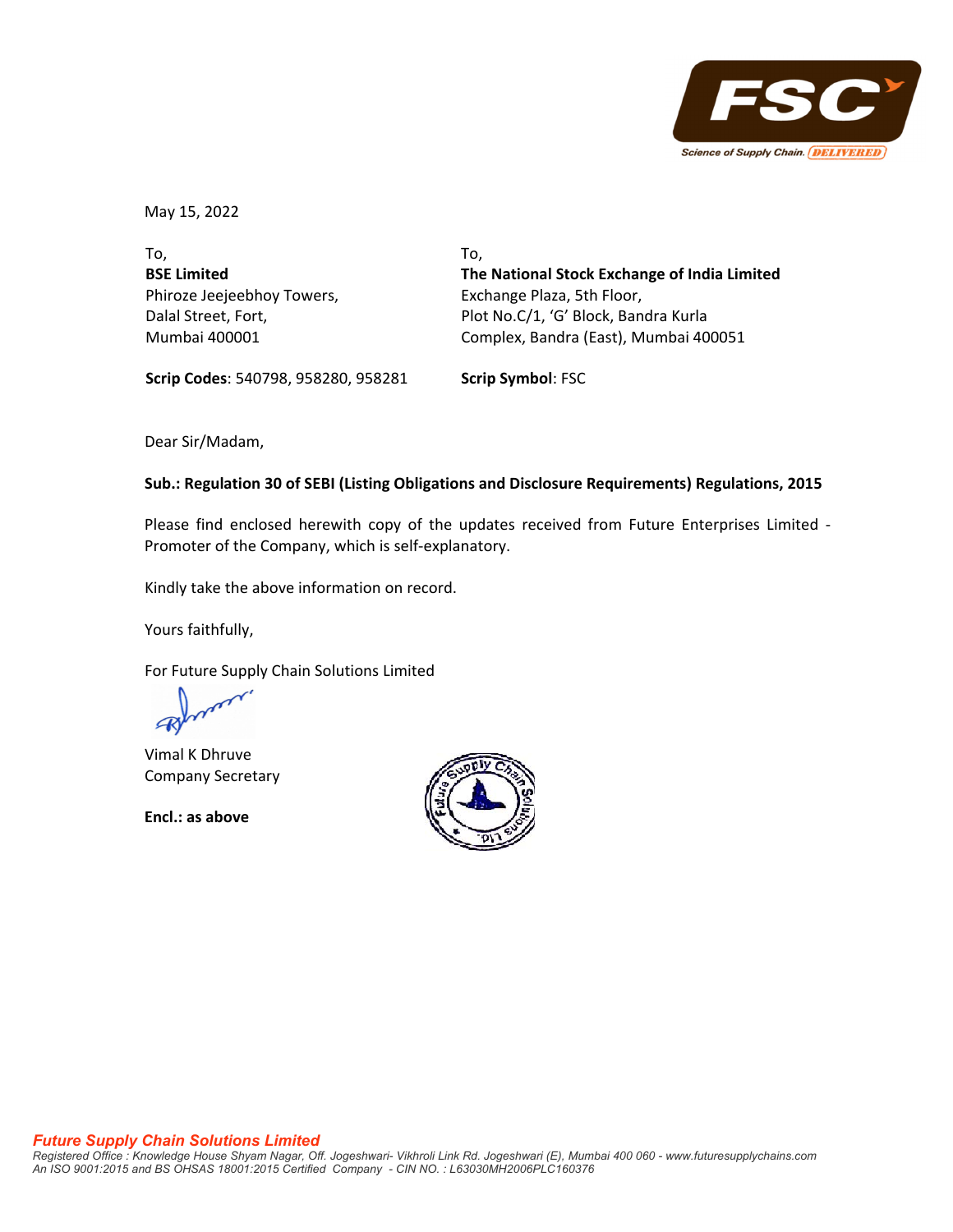May 14, 2022



To, Corporate Relationship Department (CRD) **BSE Limited,**  Phiroze Jeejeebhoy Towers, Dalal Street, Mumbai - 400 001

Listing Department **National Stock Exchange of India Limited**  Exchange Plaza, Bandra - Kurla Complex Bandra (East), Mumbai - 400 051

**Scrip Code: 523574 / 570002**

**Scrip Code of Debt: 956310 ISIN: INE623B07578** 

**Scrip Symbol: FEL / FELDVR**

Dear Sir / Madam,

## **Sub.: Intimation under Regulation 51(2) of the SEBI (Listing Obligations and Disclosure Requirements) Regulations, 2015 [SEBI (LODR)] - Default in Payment of Principal and Interest due on Non-Convertible Debentures (NCDs)**

The Company is unable to service its obligations in respect of the principal and interest on Non-Convertible Debentures was due on May 13, 2022.

| <b>S. No.</b> | Type of disclosure                                                                                                 | <b>Details</b>                                                                                                                                                                         |
|---------------|--------------------------------------------------------------------------------------------------------------------|----------------------------------------------------------------------------------------------------------------------------------------------------------------------------------------|
| 1.            | Name of the Listed entity                                                                                          | <b>Future Enterprises Limited</b>                                                                                                                                                      |
| 2.            | Date of making the disclosure                                                                                      | May 14, 2022                                                                                                                                                                           |
| 3.            | Nature of obligation / Type of instrument<br>(Listed debt securities, MTNs, FCCBs etc. with<br>ISIN as applicable) | Rated, Listed, Secured,<br>Redeemable,<br>Non-<br><b>Convertible Debentures</b><br>Series XVII - D                                                                                     |
|               |                                                                                                                    | <b>ISIN: INE623B07578</b>                                                                                                                                                              |
| 4.            | Number of investors in the security as on<br>date of default                                                       | 1 in Series XVII - D                                                                                                                                                                   |
| 5.            | Date of default                                                                                                    | May 13, 2022                                                                                                                                                                           |
| 6.            | Details of the obligation<br>(tenure,<br>coupon,<br>secured/unsecured, etc.)                                       | Tenure: Interest obligation shall commence from<br>the Deemed Date of Allotment i.e., May 16, 2017<br>and end on the day falling at the expiry of May<br>16, 2022 for series XVII - D. |
|               |                                                                                                                    | <b>Coupon Rate: 9.17% p.a. for Series XVII - D.</b>                                                                                                                                    |
|               |                                                                                                                    | <b>Coupon Payment Frequency: Half Yearly basis</b><br>in May and November, each year.                                                                                                  |
|               |                                                                                                                    | <b>Security: Debentures are secured</b>                                                                                                                                                |

## **Future Enterprises Limited**

Regd. Off.: Knowledge House, Shyam Nagar, Off Jogeshwari ‐ Vikhroli Link Road, Jogeshwari (East), Mumbai ‐ 400 060 P +91 22 4055 2200, www.felindia.in CIN L52399MH1987PLC044954